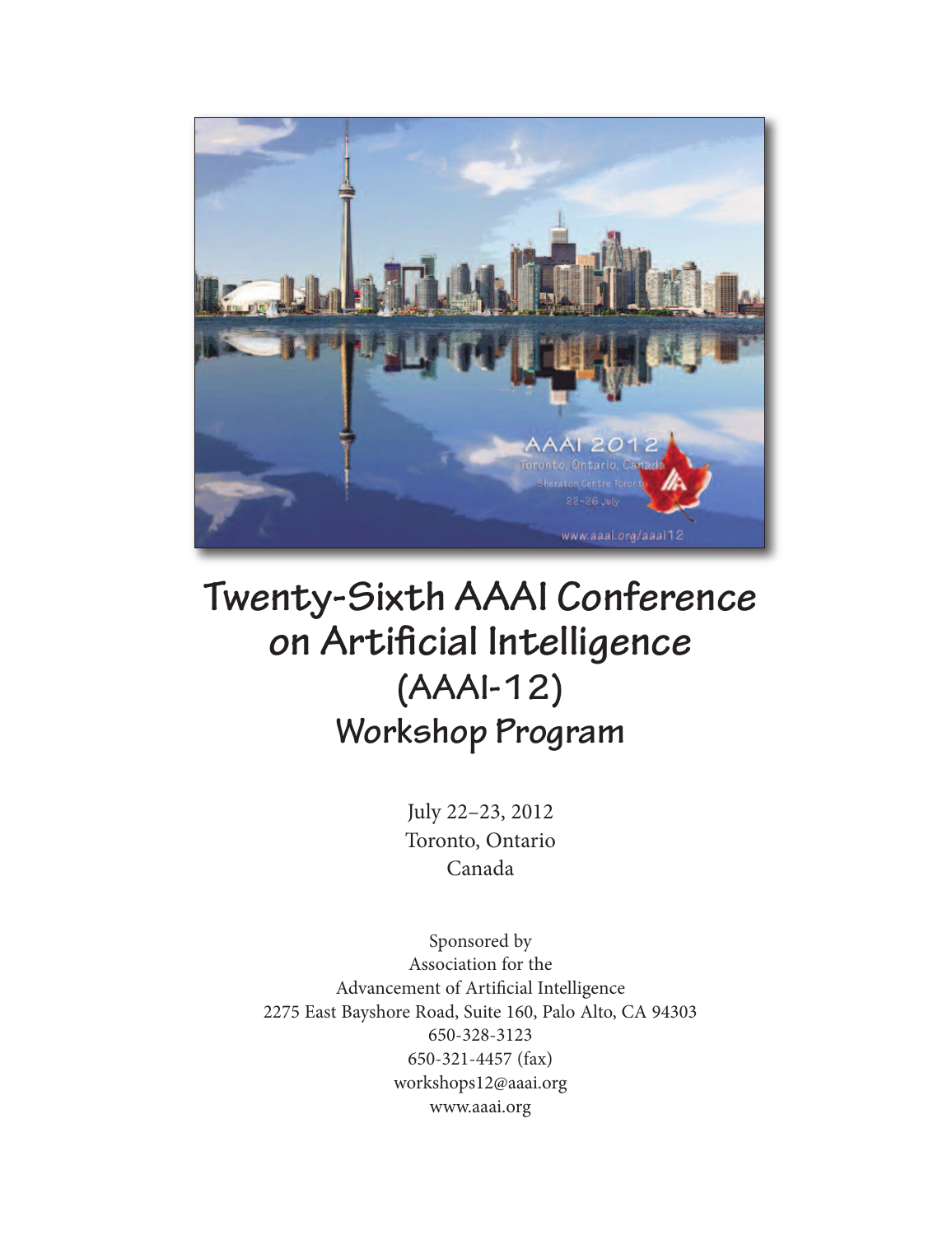# **Deadlines**

- March 30: Submissions due (unless noted otherwise)
- April 20: Notification of acceptance
- May 16: Camera-ready copy due to AAAI
- <sup>n</sup> July 22–23: AAAI-12 Workshop Program

### **AAAI** Formatting Guidelines

■ www.aaai.org/Publications/Author/author.php

AAAI is pleased to present the AAAI-12 Workshop Program. Workshops will be held Sunday and Monday, July 22–23, 2012 at the Sheraton Centre Toronto Hotel in Toronto, Ontario, Canada. Exact locations and dates for the workshops will be determined in the spring. The AAAI-12 workshop program includes 10 workshops covering a wide range of topics in artificial intelligence. Workshops are one day unless noted otherwise in the individual description. Each workshop is limited to approximately 25 to 65 participants. Participation at these workshops is by invitation from the workshop organizers. All workshop participants must preregister, and indicate which workshop(s) they will be attending. Please note that there is a separate registration fee for attendance at a workshop. Workshop registration is available for workshop only registrants or for AAAI-12 technical registrants at a discounted rate. Registration information will be mailed directly to all invited participants. A workshop report CD is included in the workshop registration fee, and will be distributed onsite during the workshop. In most cases, workshop papers will also be available after the conference as part of the AAAI Press technical report series.

# **Submission Requirements**

Submission requirements vary for each workshop, but key deadlines are uniform. Submissions are due to the organizers on March 30, 2012 (please check individual workshop websites for extensions). Workshop organizers will notify submitters of acceptance by April 20, 2012. Camera-ready copy is due to AAAI by May 16, 2012 (firm deadline). Please submit your papers directly to the individual workshop according to their directions. Do not mail submissions to AAAI. For further information about a workshop, please contact the chair of that workshop.

# **Format**

AAAI two-column format is often required for workshop submissions, and is always required for all final accepted submissions. Links to styles, macros, and guidelines for this format are included in the AAAI-12 author kit (www.aaai.org/Publications/Templates/AuthorKit.zip).

# **AAAI Workshop Chairs**

Michael Beetz Technische Universität München, Germany michael.beetz@in.tum.de

Holger H. Hoos University of British Columbia, Canada hoos@cs.ubc.ca

# **Contents**

- ¶ W1: Activity Context Representation: Techniques and Languages
- ¶ W2: AI for Data Center Management and Cloud Computing
- ¶ W3: Cognitive Robotics
- ¶ W4: Grounding Language for Physical Systems
- ¶ W5: Human Computation
- ¶ W6: Intelligent Techniques for Web Personalization and Recommendation
- ¶ W7: Multiagent Pathfinding
- ¶ W8: Neural-Symbolic Learning and Reasoning
- ¶ W9: Problem Solving Using Classical Planners
- ¶ W10: Semantic Cities

(The photographs used in this brochure are copyrighted and may not be reused without permission.)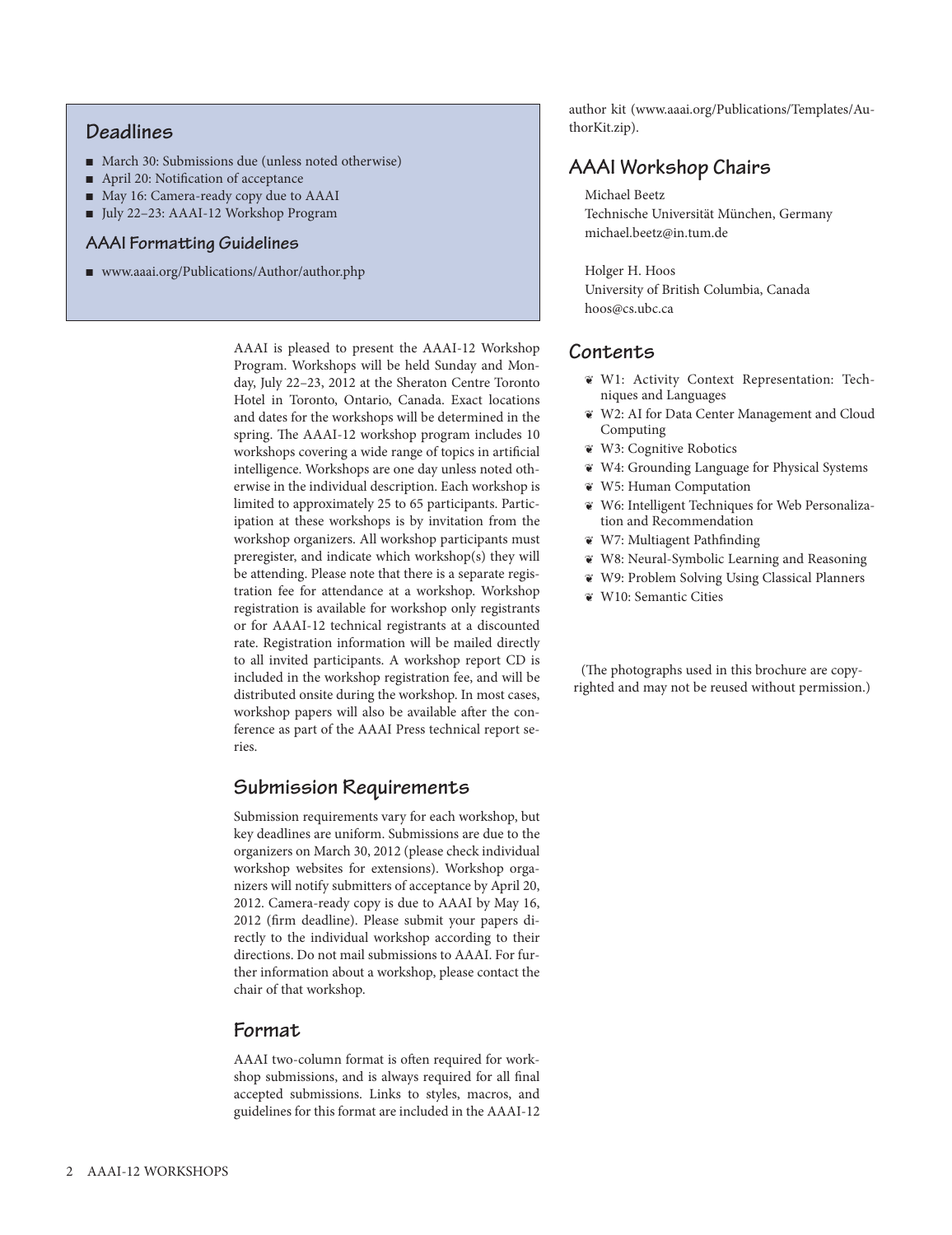Pervasive context-aware computing technologies are essential enablers for next-generation applications for the digital workplace, consumer electronics, research, education, government and health-care. Contextaware cognitive support requires activity and context information to be captured and, ever more often, moved across devices — securely, efficiently and with multidevice interoperability.

This workshop builds on techniques to represent context within activity models using a synthesis of HCI/CSCW and AI approaches to improve the human-computer interface for enhanced human performance of knowledge work, including reducing demands on people, such as the cognitive load inherent in activity/context switching.

#### **Objectives**

The objectives and intended end results of the workshop are as follows:

1. Discuss and review/revise initial drafts of structure of potential activity context representation and exchange languages

2. Explore fresh topics by discussing position papers/proposals building on key research focus areas.

3. Augment the core research group, identify new collaborations, and formalize an international academic and industrial consortium to significantly augment existing standards/drafts/proposals and create new research initiatives.

#### **Topics**

We will explore task and context modeling issues of capture, representation, exchange, standardization and interoperability for creating context-aware and activity-based assistive cognition tools, including but not limited to the following:

- ¶ Activity modeling, representation, recognition, detection, and acquisition
- $\mathbf{\tilde{e}}$  Context capture and representation within activities
- ¶ Semantic activity reasoning
- $\Psi$  Information integration and exchange
- ¶ Use-cases/scenarios, architectures and prerequisites
- ¶ Security and privacy

#### **Format**

This two-day workshop will include keynotes to set the tone, invited comprehensive reviews of the field, new proposals, open panel focusing on key research issues and directions, discussion of proposals on new frameworks for synthesis of multiple and new approaches, and working group formation to investigate sub-areas during the year. There will be plenty of opportunity for questioning existing systems, creating research partnerships and identifying fresh research ideas. The size of the workshop will be about 25 researchers with a majority of participants selected from the respondents to the call for participation.

#### **Submissions**

Researchers should submit 6–8 page papers or 3–4 page position statements in the standard AAAI format or provide a 1-2 page statement of interest along with a description of their related work and publications. All the selected papers will be published in a AAAI Technical Report volume. All submissions, statements, or requests to be on this workshop's (moderated) mailing list should be sent to Vikas Agrawal (activitycontext@infosys.com).

#### **Organizing Committee**

Lokendra Shastri, Chair (Infosys), James "Bo" Begole (PARC - Palo Alto Research Center), Tim Finin (University of Maryland, Baltimore), Henry Kautz (University of Rochester), Vikas Agrawal (Infosys).

#### **Additional Information**

For additional information, please visit the supplemental workshop site (activitycontext.org/aaai12).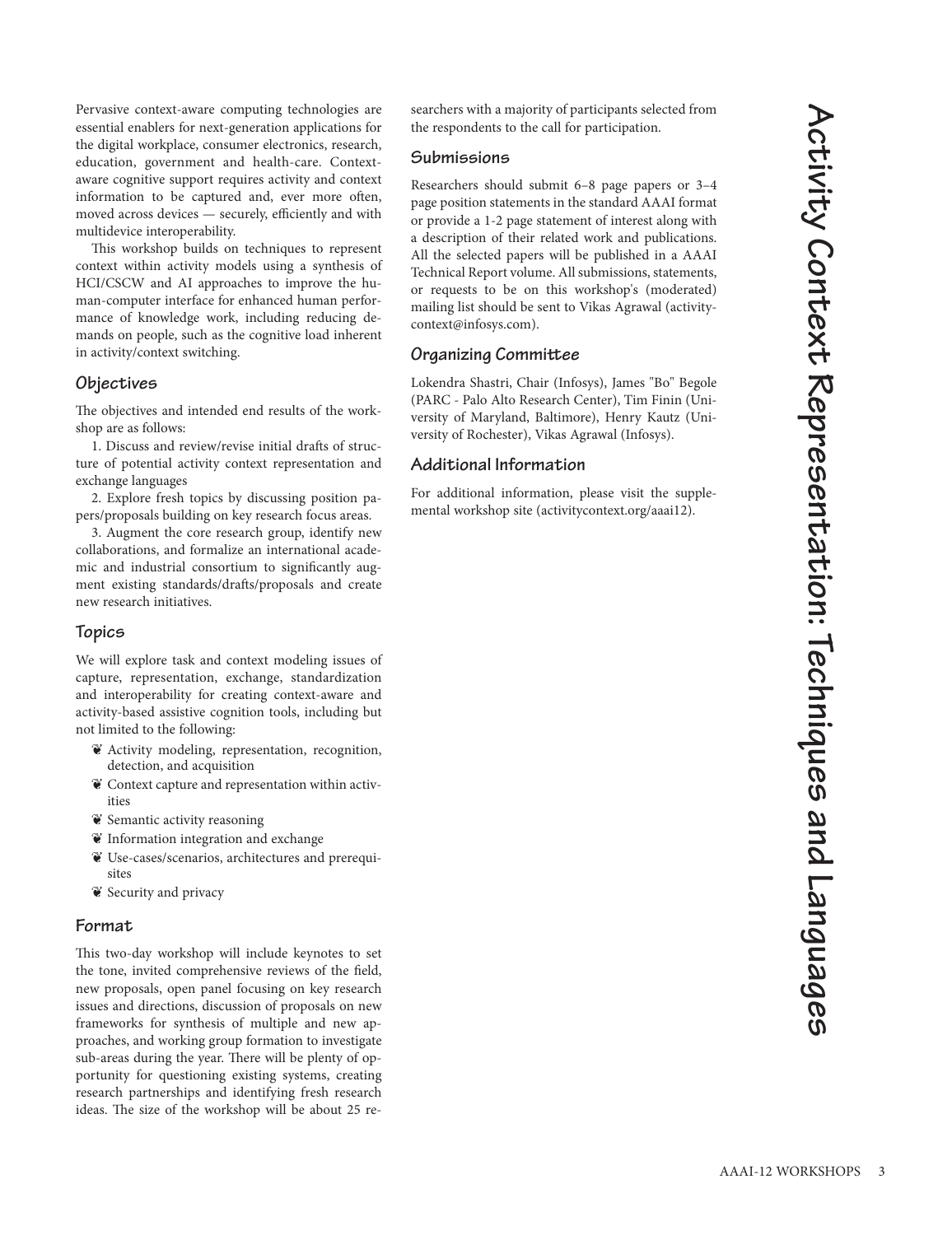Cloud computing is an emerging paradigm that aims at delivering on-demand computing to any consumer who has access to the internet. Cloud systems can run software on virtual machines that can be created ondemand in large data centres. These services will be provided through large-scale networks of new data centers, which in turn will connect to the data centers already established by organizations. As a user's demand for computing power increases, new virtual computers can be created and configured; as demand decreases, unused hardware resources can be made available again.

The objective of this workshop is to bring together researchers and technologists from academia and industry to explore the applications of artificial intelligence to the most pertinent technical challenges in data center management and cloud computing. Workshop participation will be by invitation only.

#### **Topics**

Topics of interest related to data center management and cloud computing include but are not limited to the following applications of AI methods to problems in the domain: online stochastic optimisation; machine learning and data mining; parameterised complexity and graph theory; optimal stopping theory for online decision-making; game theory and incentive compatible mechanism design; virtualisation; data governance, trust and security; energy and performance profiling, accounting; metrics, benchmarks, interfaces; principles of power management; performance, energy and other resource trade-offs, energy complexity; compiler optimization, application design; system-level optimization, cross-layer coordination; load and resource modeling, management; scheduling, run-time adaptation, feedback control; processor, network, storage, hardware components and architecture; reliability and power management; adaptive configuration and data placement strategies in storage arrays; protocol management and conversion in an SOA environment.

#### **Submissions**

If you would like to participate, submit either a full paper of no more than 6 pages (6,000 words); a short paper, or problem instance (at most 3 pages or 3,000 words); or a position statement (1 page). Short papers may address an important problem for further research or describe a practical problem or an interesting lesson learned. In addition, we solicit proposals for short demonstrations (at most 3 pages with demonstrations taking at most 15 minutes). All submissions should conform to AAAI's formatting guidelines, and should be submitted via EasyChair (www.easychair. org/account/conferences/?conf=aidc2012).

#### **Workshop Cochairs**

Barry O'Sullivan (4C, UCC, Ireland) Donagh Buckley (EMC, Ireland) *Contact:* aidc2012@easychair.org

#### **Additional Information**

For additional information, please visit the supplemental workshop site (osullivan.ucc.ie/aaai-2012 aidc).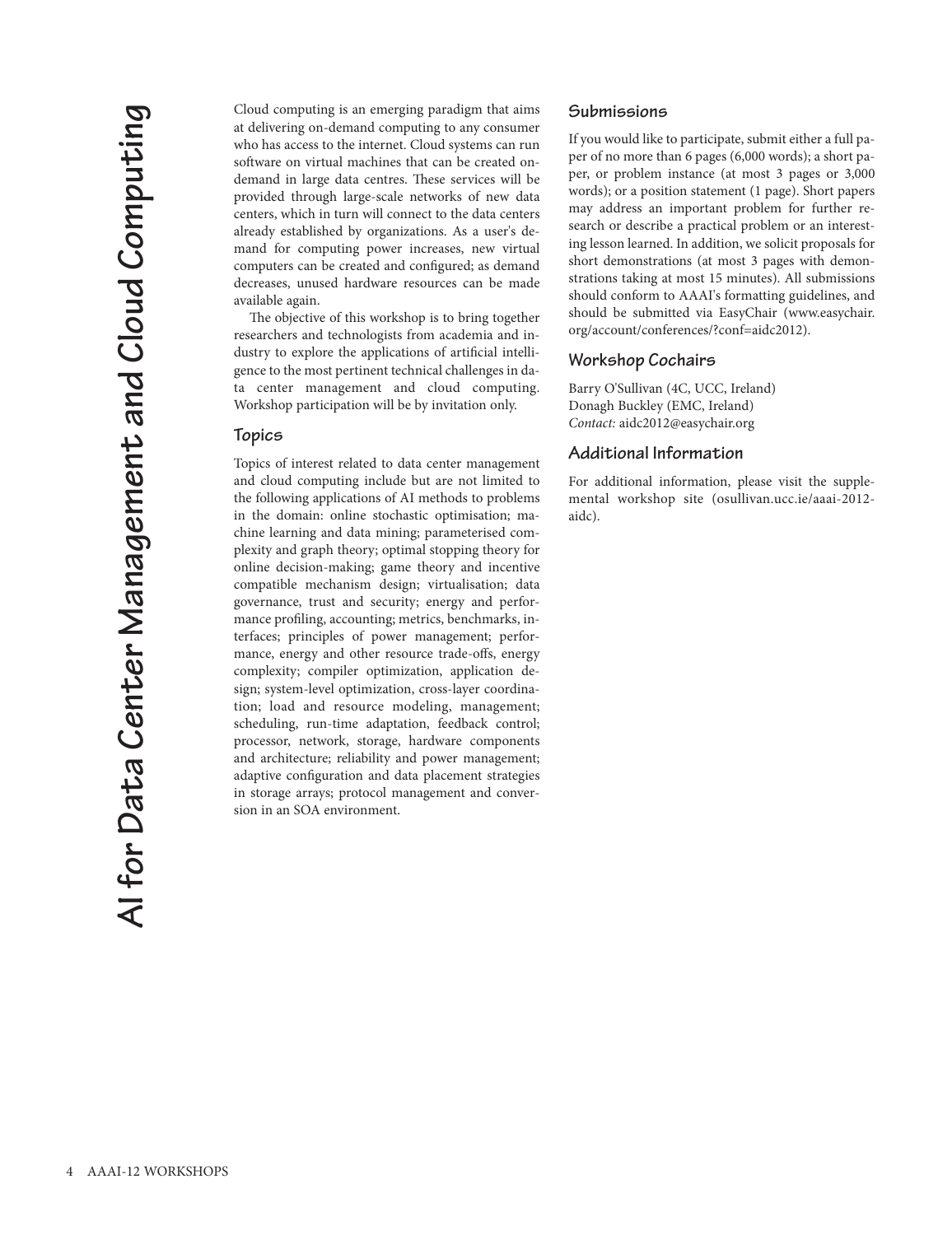Research in robotics has traditionally emphasized low-level sensing and control tasks including sensory processing, path planning, and manipulator design and control. In contrast, research in cognitive robotics is concerned with endowing robots and software agents with higher level cognitive functions that enable them to reason, act and perceive in changing, incompletely known, and unpredictable environments. Such robots must, for example, be able to reason about goals, actions, when to perceive and what to look for, the cognitive states of other agents, time, collaborative task execution, and so on. In short, cognitive robotics is concerned with integrating reasoning, perception and action with a uniform theoretical and implementation framework.

The use of both software robots (softbots) and robotic artifacts in everyday life is on the upswing and we are seeing increasingly more examples of their use in society with commercial products around the corner and some already on the market. As interaction with humans increases, so does the demand for sophisticated robotic capabilities associated with deliberation and high-level cognitive functions. Combining results from the traditional robotics discipline with those from AI and cognitive science has and will continue to be central to research in cognitive robotics.

#### **Topics**

This workshop aims to bring together researchers involved in all aspects of the theory and implementation of cognitive robots, to discuss current work and future directions. While the emphasis of the workshop is on the methods and techniques developed in the field of AI, we welcome work in related cognitive science disciplines investigating computational/cognitive models of behavior. Also, we especially welcome discussions and demonstrations of implemented systems.

#### **Format**

We anticipate a two-day workshop that will comprise several sessions including presentations of research papers, position papers, and posters. The workshop will also include discussion panels and a session for live system demonstrations, providing an opportunity to showcase and discuss emerging technologies.

#### Attendance

Attendance at this workshop is open to all interested in the field, as well as authors of accepted papers. Those interested to attend who have not a paper to present, are encouraged to send a brief submission of interest to the workshop chairs before the event. We expect 25–50 attendees.

#### **Submissions**

Potential participants are invited to submit either a full-length technical paper or a statement of interest with a position paper. Submissions are accepted in PDF format only, using the AAAI formatting guidelines. Submissions must be no longer than eight pages in length, including references and figures. Please submit via EasyChair (www.easychair.org/conferences/ ?conf=cogrob2012). Author names should be included. Please refer to the AAAI style guide for details.

# **Organizing Committee**

Wolfram Burgard (Institute for Informatik, Albert-Ludwigs-Universitat Freiburg, Freiburg, Germany, burgard@informatik.uni-freiburg.de); Kurt Konolige (Willow Garage, Menlo Park, USA, konolige@willowgarage.com); Maurice Pagnucco (University of New South Wales, Sydney, Australia, morri@cse.unsw. edu.au); Stavros Vassos (National and Kapodistrian University of Athens, Athens, Greece, stavrosv@di. uoa.gr — contact)

# **Additional Information**

For additional information, please visit the supplemental workshop site (www.cse.unsw.edu.au/~cogrob /2012).

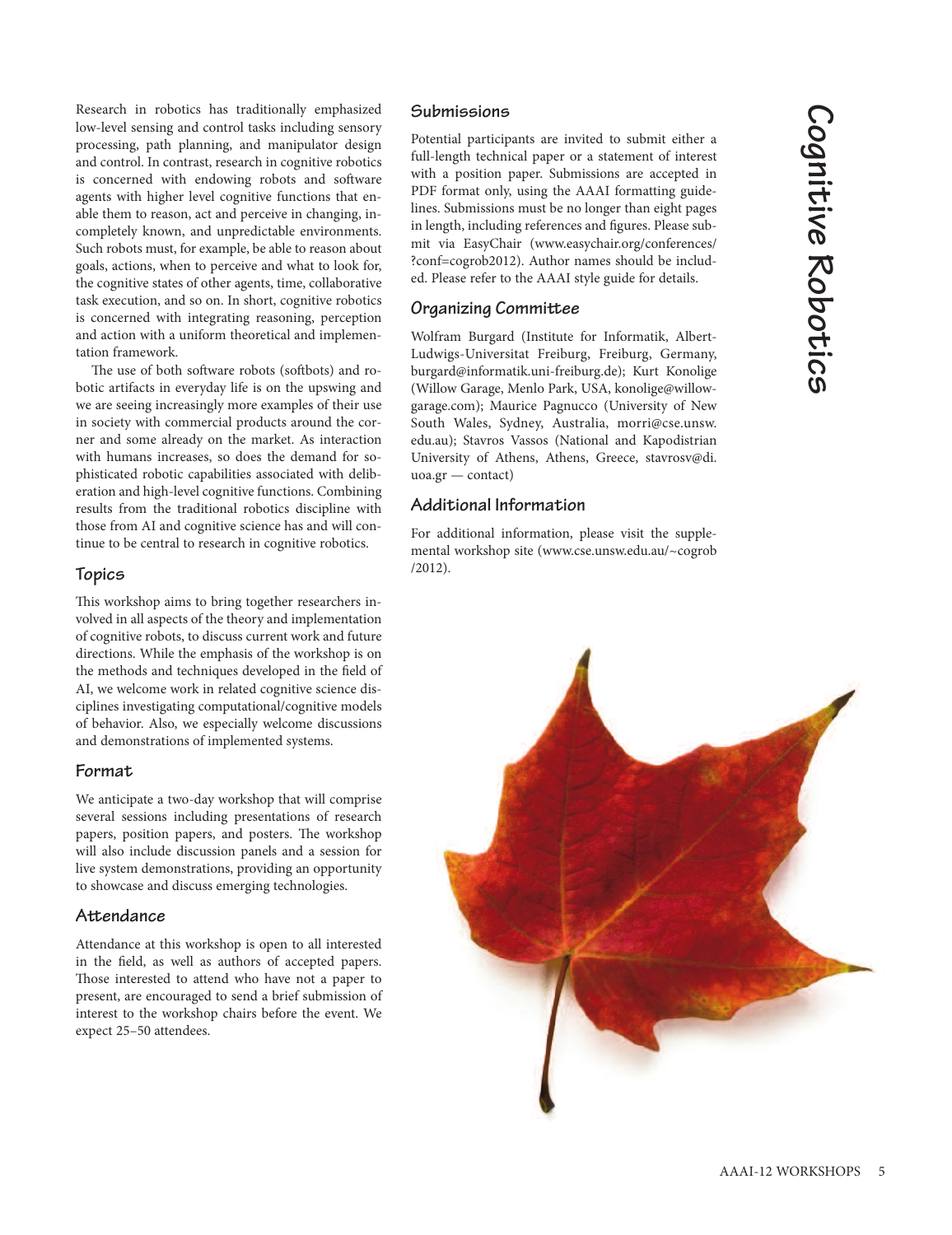Natural language is a powerful and intuitive modality for enabling humans to interact with physical systems. Understanding language about physical systems requires the ability to ground the language, or to extract a semantically meaningful representation from the language and map it to the external world. Language grounding has received substantial attention recently, due largely to recent advances in robotics, sensing, natural language processing, and formal representation systems. The AAAI-12 workshop on Grounding Language for Physical Systems will provide a venue to discuss shared problems, descriptions of key research problems and challenges, and make progress towards formulating shared definitions.

#### **Topics**

Topics will include but are not limited to the following:

- ¶ Definitions of and possible approaches to the grounding problem.
- $\mathbf{\tilde{e}}$  Methods and models for mapping between language and the external world.
- ¶ Interactive physical systems for exploring grounding.
- ¶ Knowledge representations that support a range of semantic constructions.
- ¶ Algorithms for learning grounded meanings from gesture, language, and other inputs.
- $\mathbf{\tilde{e}}$  Interpreting instructions for physically-grounded perceptual or manipulative tasks.
- ¶ Vision, haptics, audio, and other sensing modalities for grounding linguistic elements such as attributes, objects, tasks, and spatial relationships.
- ¶ Challenge problems in the grounding space.

#### **Format**

The workshop will consist of six invited talks and a poster session; discussion periods after each talk will facilitate interaction among participants. Authors of accepted papers will present at the poster session over lunch, and some authors may also be invited to give short talks. A moderated final discussion will provide an opportunity to sum up the results of the day and define next steps.

The workshop is expected to have 25-30 researchers, split among invited participants, respondents to the call for participation, and interested researchers from relevant areas.

#### **Submissions**

Paper submissions should not exceed 6 pages in length, and should be in PDF format. Submissions should be formatted according to the AAAI 2012 Workshop Author Instructions (this will not be a double-blind reviewing process). Please email all submissions to grounding@cs.washington.edu.

#### **Organizers**

Cynthia Matuszek (University of Washington, cynthia@cs.washington.edu); Stefanie Tellex (Massachusetts Institute of Technology, stefie10@csail.mit.edu); Dieter Fox, (University of Washington, fox@cs.washington.edu) and Luke Zettlemoyer (University of Washington, lsz@cs.washington.edu)

#### **Additional Information**

For additional information, please visit the supplemental workshop site (www.cs.washington.edu/ai/ Mobile\_Robotics//GroundingWorkshop.html).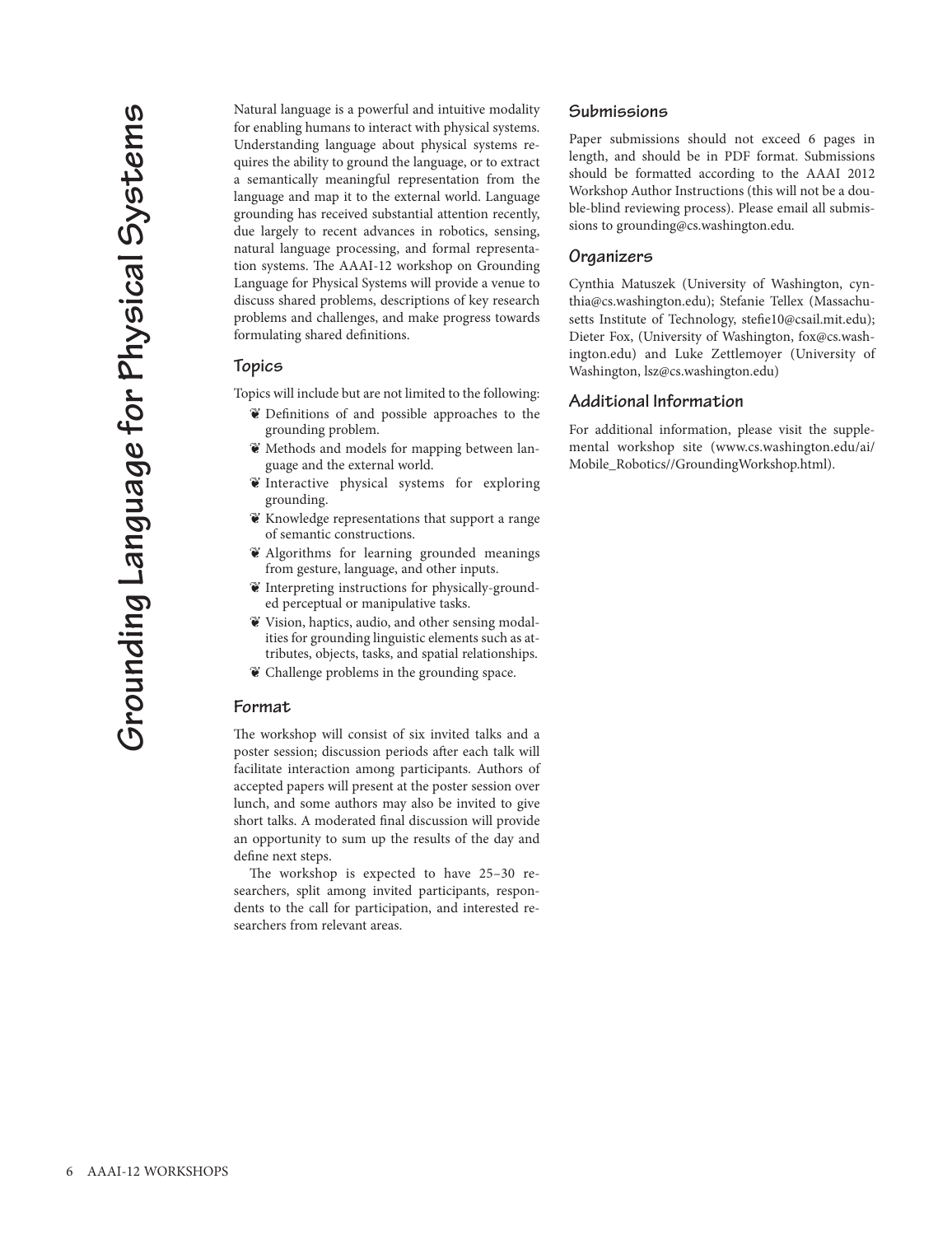Human computation is a nascent research area that studies how to build intelligent systems that involve human computers, with each of them performing computation (for example, image classification, translation, and protein folding) that challenges even the most sophisticated AI algorithms that exist today. With the immense growth of the web, human computation systems can now leverage the abilities of an unprecedented number of Internet users to perform complex computation. Various genres of human computation applications are available today, including games with a purpose (for example, the ESP Game), crowdsourcing marketplaces (for example, Amazon Mechanical Turk), and identity verification systems (for example, reCAPTCHA).

Despite the variety of human computation applications, there exist many common core research issues. How can we design mechanisms for querying human computers that incentivizes truthful responses? How do we effectively assign tasks to human computers to match their particular expertise and interests? What are programming paradigms for designing algorithms that effectively leverage a crowd? How do we build human computation systems that involve the joint efforts of both machines and humans? Significant advances on such questions will likely draw on many disciplines, including machine learning, mechanism and market design, information retrieval, decision-theoretic planning, optimization, human computer interaction, and so forth.

The goal of this workshop is to bring together academic and industry researchers from diverse subfields in AI for a stimulating discussion of existing human computation applications and future directions of this relatively new subject area.

# **Topics**

Topics of interest include, but are not limited to the following:

- ¶ Programming languages, tools and platforms to support human computation
- ¶ Domain-specific challenges in human computation
- ¶ Methods for estimating the cost, reliability, and skill of labelers
- ¶ Methods for designing and controlling workflows for human computation tasks
- ¶ Empirical and formal models of incentives in human computation systems
- ¶ Design of manipulation-resistance mechanisms in human computation
- ¶ Techniques for inferring expertise and routing tasks to the appropriate individuals
- $\mathbf{\tilde{e}}$  Theoretical limitations of human computation
- $\mathbf{\tilde{e}}$  Novel human computation systems

#### **Format**

The workshop consists of invited talks from prominent researchers, presentations of selected technical and position papers, and two poster and demo sessions.

#### **Submissions**

Technical papers and position papers may be up to 6 pages in length. For demos and poster presentations, authors should submit a short paper or extended abstract, up to 2 pages. We welcome early work, and particularly encourage submission of visionary position papers that are more forward looking, and perspectives from a variety of disciplines outside of the core AI community. All papers should follow AAAI formatting guidelines and should be submitted electronically to the workshop submission site (cmt.research.microsoft.com/HCOMP2012).

# **Organizing Committee**

Yiling Chen, Chair (yiling@seas.harvard.edu, Harvard University), Luis von Ahn (biglou@cs.cmu.edu, Carnegie Mellon University), Panagiotis G Ipeirotis (panos@stern.nyu.edu, New York University), Edith Law (primary contact) (edith@cmu.edu, Carnegie Mellon University), Haoqi Zhang (hq@eecs.harvard. edu, Harvard University)

#### **Additional Information**

For additional information, please visit the supplemental workshop site (humancomputation.com/ 2012).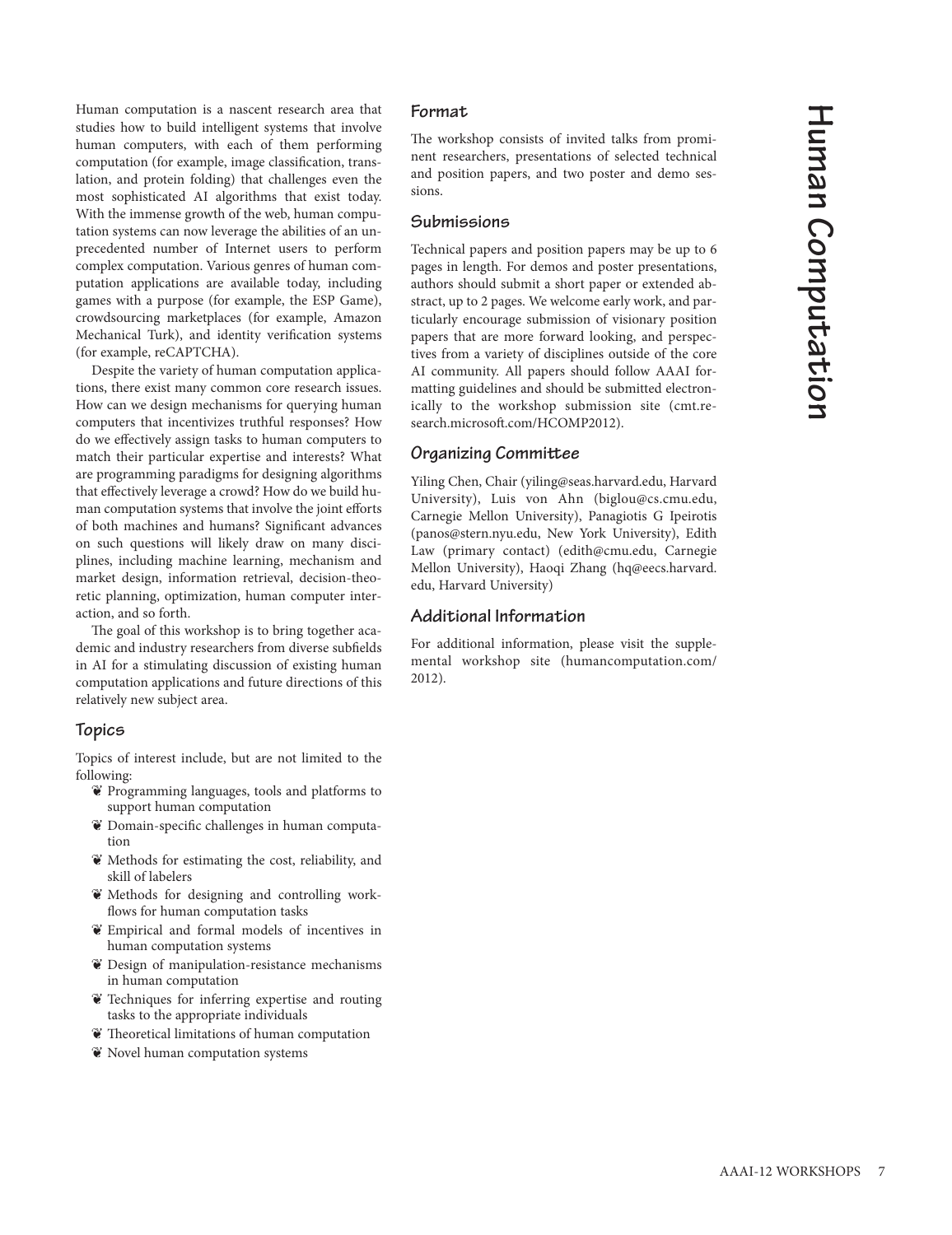Web personalization tailors the web experience to a particular user or set of users. Recommender systems represent one special and prominent class of personalized web applications, which focus on user-dependent filtering and support online users in the decisionmaking and buying process. In the light of the growing importance of these areas and their increasing overlap, the aim of this workshop is to bring together researchers and practitioners of both fields, to foster an exchange of information and ideas, and to facilitate a discussion of current and emerging topics relevant to building personalized intelligent systems for the web.

#### **Topics**

*User model representation and decision support:* Knowledge acquisition strategies, user context modeling, cross-domain models, privacy, cognitive models for Web navigation, self-adaptation, utility function elicitation from user interaction, user modeling on the social web

*Architectures, systems and enabling technologies:* Personalized search, scalability of personalization and recommendation techniques, intelligent browsing and navigation, adaptive hypertext systems, hybrid and conversational recommendation systems, contextawareness, data/web mining for personalization, link analysis and graph mining, automated techniques for ontology generation, learning, and acquisition; machine leaning techniques for information extraction, social web, and the semantic web

*User and algorithm centric evaluation methodologies, metrics, and case studies*

#### **Format**

The program of the one-day workshop will be divided into "themed" technical sessions and a substantial amount of time allocated to open discussion. The workshop program will be complemented by invited talks and a panel discussion, which address emerging topics in the field.

#### Attendance

The workshop is open to everyone interested in attending.

#### **Submissions**

Papers must be formatted according to the AAAI 2012 style guide. We solicit short and long papers as well as research demos. Long papers (8 pages) present original research work; short papers (4 pages) report on work in progress or describe demo systems. Papers must be submitted electronically as PDFs to itwp2012@ls13.cs.uni-dortmund.de. The papers will be selected based on a peer-review process. (Full address: Dietmar Jannach, TU Dortmund, 44221 Dortmund, Germany, Phone +49 231 755 7272)

#### **Workshop Chairs**

Dietmar Jannach (TU Dortmund, Germany, dietmar.jannach@udo.edu); Sarabjot Singh Anand (University of Warwick, UK, s.s.anand@warwick. ac.uk); Bamshad Mobasher (DePaul University, Chicago, USA, mobasher@cs.depaul.edu); Alfred Kobsa (University of California, Irvine, USA, kobsa@uci.edu)

#### **Additional Information**

For additional information, please visit the supplemental workshop site (ls13-www.cs.uni-dortmund.de/ homepage/itwp2012).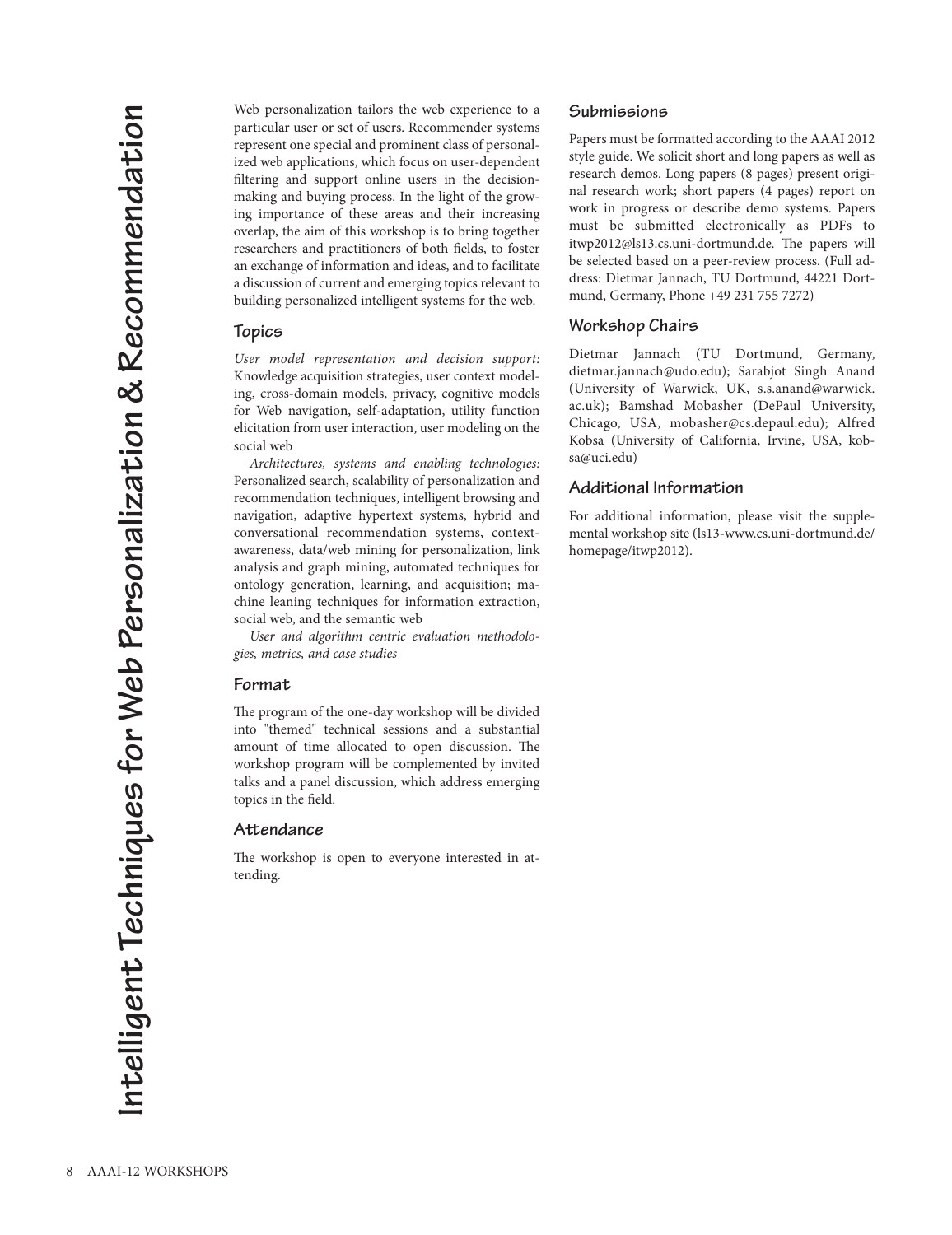Recently, there has been a growing interest in multiagent path planning (MAPF). The problem is to compute a path for each agent from an initial to a goal location without conflicting with other agents, often aiming to minimize a cost function, such as elapsed time or throughput. Applications include vehicle fleet coordination, computer games, robotics and various military scenarios.

Some researchers have worked at a theoretical level, while others have implemented solvers for specific applications. Thus, related papers have appeared in multiple venues, including AIJ, JAIR, AAAI, IJCAI, ICRA, IROS, ICAPS and SoCS. Consequently, similar concepts were developed in different sub-communities, using varying terminology.

This workshop aims to bring together researchers working on multiagent path planning from the different communities. The main goals are the following:

- ¶ Familiarize researchers from different areas with the varying contributions to this problem.
- ¶ Standardize terminology and develop a taxonomy for different variants.
- ¶ Present the state-of-the-art and discuss open challenges.
- ¶ Encourage collaboration between participants.

# **Format**

The workshop format will include (1) an introductory session that will provide problem definitions, survey existing directions and propose a general terminology; (2) oral and poster presentations selected from the submissions based on their relevance and merit; (3) a discussion panel that will review different approaches for multiagent pathfinding in an informal setup; and (4) a dinner that will conclude the workshop and encourage discussions.

#### **Submissions**

Interested participants can submit one of the following via the workshop supplemental webpage

- ¶ Unpublished papers, which adhere to the AAAI paper-formatting guidelines (at most 8 pages). Papers under review elsewhere should state this explicitly. Two-page summaries of work inprogress are encouraged.
- ¶ Existing papers that appeared in established venues in the past few years. The submission should state the original venue. Two-page summaries of past work are encouraged.
- ¶ A short statement of interest.

Submissions will go through a light review process.

#### **Organizing Committee**

Ariel Felner (Ben Gurion University of the Negev, Israel, felner@bgu.ac.il); Nathan Sturtevant (University of Denver, sturtevant@cs.du.edu); Kostas E. Bekris (University of Nevada-Reno, bekris@cse.unr.edu); Roni Stern (Ben Gurion University of the Negev, Israel, roni.stern@gmail.com)

#### **Additional Information**

For additional information, please visit the supplemental workshop site (movingai.com/mapf).

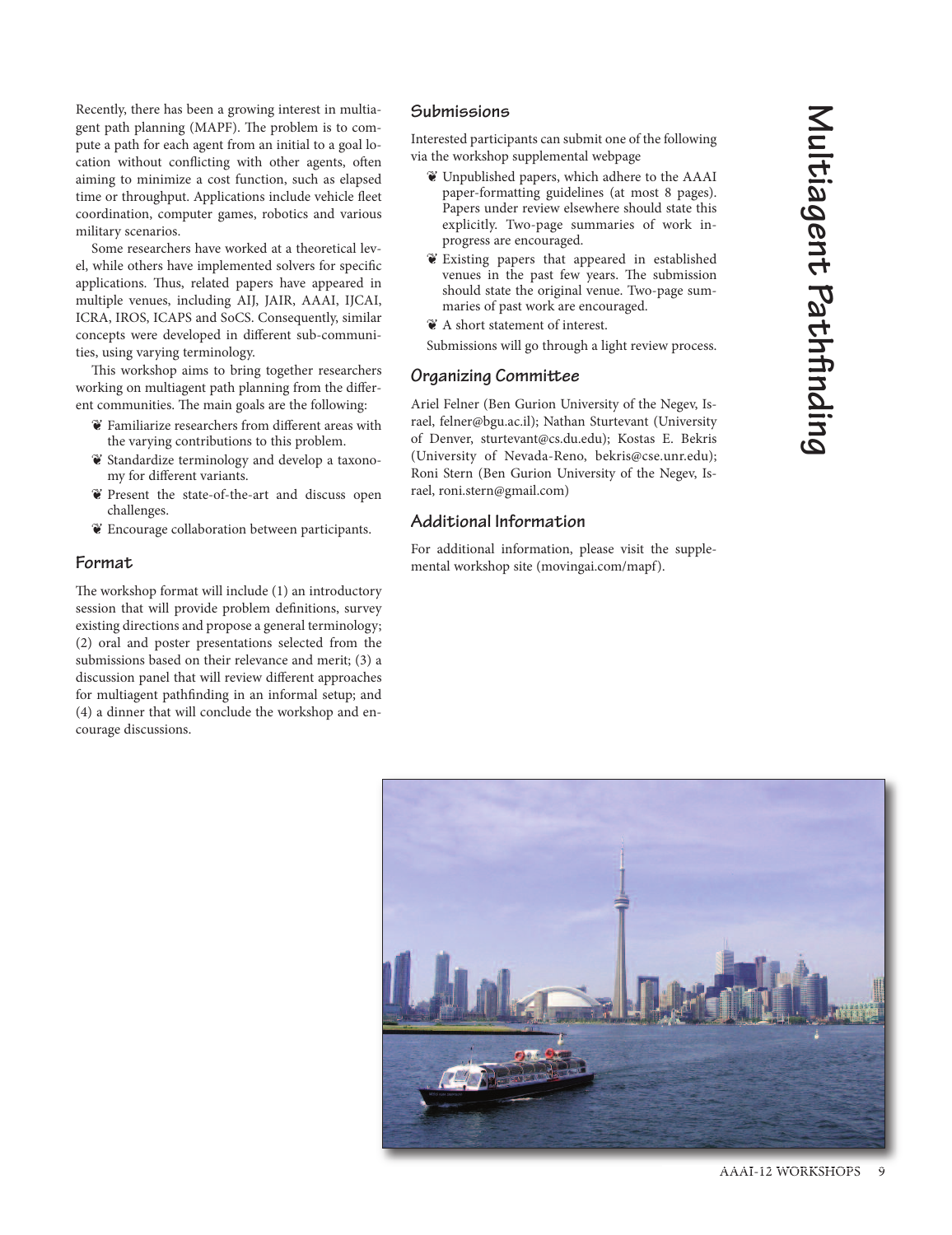Artificial intelligence (AI) researchers continue to face huge challenges in their quest to develop truly intelligent systems. The recent developments in the area of neural-symbolic integration offer an opportunity to combine symbolic AI and robust neural computation to help tackle some of these challenges.

The Neural-Symbolic Learning and Reasoning workshop attracts researchers and practitioners in the areas of neural computation, artificial intelligence, logic, complex networks and cognitive science. It is intended to create an atmosphere of exchange of ideas, providing a forum for the presentation and discussion of the key multidisciplinary topics related to neuralsymbolic integration. Topics of interest include the following:

- $\bullet$  The representation of symbolic knowledge by subsymbolic systems
- ¶ Integrated neural-symbolic approaches to machine learning
- ¶ Extraction of symbolic knowledge from trained neural networks
- $\mathbf{\tilde{e}}$  Integrated neural-symbolic approaches to human and logical reasoning
- ¶ Cognitive and biologically-inspired neural-symbolic agents
- ¶ Integration of logic and probabilities in neural networks
- Structured learning and relational learning in neural networks
- ¶ Applications in robotics, simulation, fraud prevention, semantic web, software engineering, fault diagnosis, verification and validation, bioinformatics, visual intelligence, and others.

#### **Presentation and Participation**

Accepted papers must be presented during the workshop. The workshop will also include extra time for discussion, allowing the audience to get a better understanding of the issues, challenges and ideas being presented. The workshop is open to all members of the AI community, but the number of attendees may have to be limited.

#### **Submissions**

You are invited to submit papers through EasyChair (www.easychair.org/conferences/?conf=nesy12). Submitted papers must not have been published elsewhere, must be written in English and should not exceed 6 pages in the case of research and experience papers or 3 pages in the case of position papers (including figures, bibliography and appendices). All submitted papers will be refereed based on their quality, relevance, originality, significance and soundness. Accepted papers will be published in the AAAI Technical Report series and will be included in the official workshop proceedings. Authors of the best papers will be invited to submit a revised and extended version of their papers for formal publication.

#### **Organizing Committee**

Artur d'Avila Garcez (City University London, UK), Pascal Hitzler (Wright State University, USA), Luis C. Lamb (Universidade Federal do Rio Grande do Sul, Brazil)

## **Additional Information**

For additional information please visit the supplemental workshop site (www.neural-symbolic.org). General questions concerning the workshop should be addressed to Artur d'Avila Garcez at aag@soi.city.ac.uk.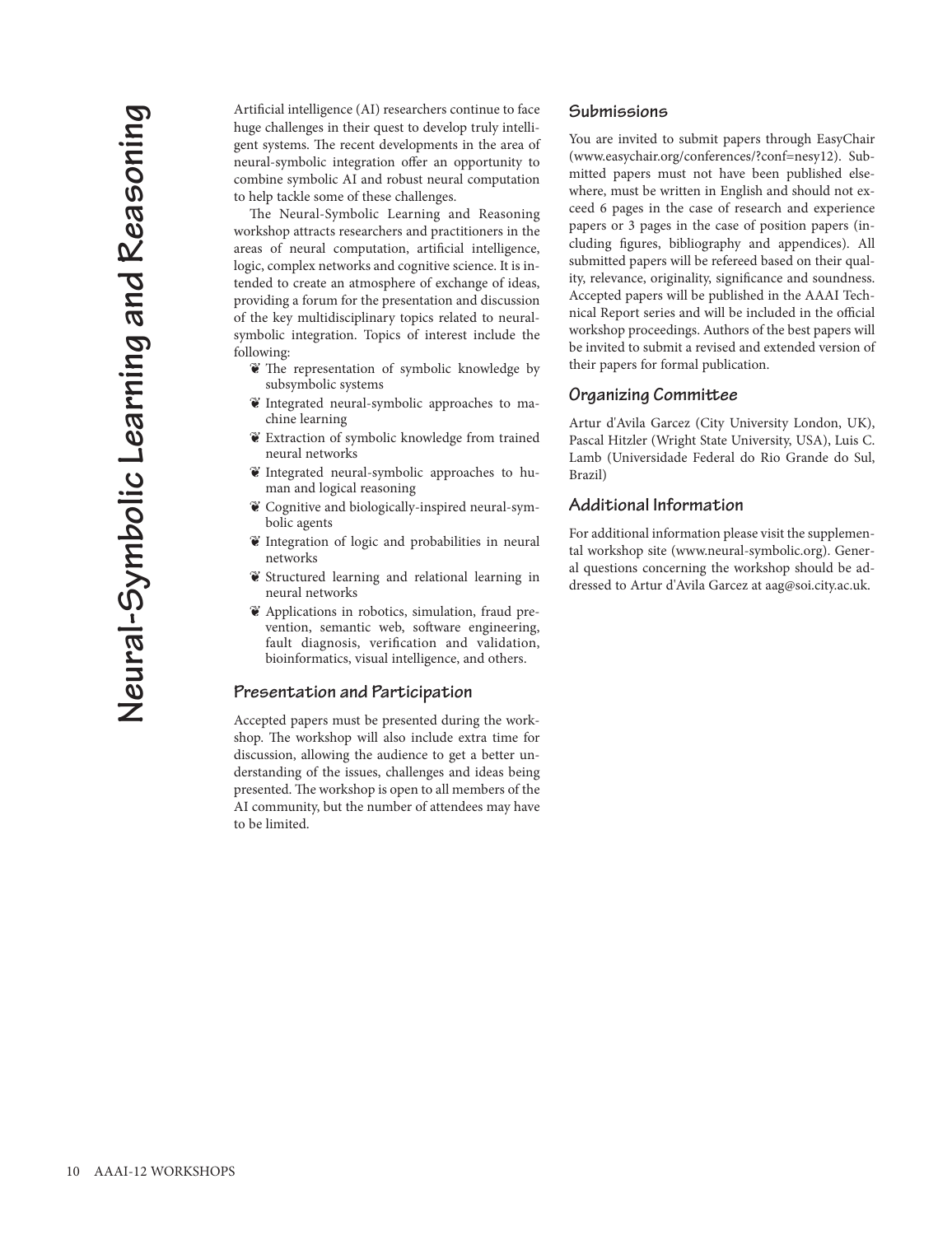**n n e r s**

**P**

Classical planning has made huge advances in the last twenty years, leading to solvers able to create plans with thousands of actions for problems described by hundreds of propositions. Yet, the assumptions of classical planning (determinism, model completeness, and others) are often criticized as being too restrictive to address "real" planning problems.

Recently many researchers have started to exploit the good performance of classical planners to solve a much wider range of problems that, although they may not appear to be "deterministic planning" problems, nevertheless fit within the classical planning model (that is, propositional description of a known state and goal, deterministic actions that modify a state). The approach typically consists of creating classical planning problems whose solution is directly or indirectly used to obtain a solution to the original problem. In this way, classical planners have been used for dealing with more expressive planning problems, including incomplete information, temporally extended goals and preferences, as well as to solve problems in bioinformatics (for example, genome rearrangement and gene regulatory networks), and active diagnosis. In some cases, modifications of the classical planner may be necessary.

#### **Topics**

This workshop welcomes submissions on the use of classical planners for solving challenging problems in AI, and in other fields. Topics of interest include, but are not limited to:

*Solving AI problems,* including expressive planning, agent and multiagent systems, game playing, story telling, knowledge acquisition, reasoning with preferences, computational social choice, natural language and commonsense reasoning.

*Real-world application problems* where creating a classical planning problem is a key step in the proposed solution.

#### **Submissions**

We plan to have one or two invited speakers, representing academic and industry research, as well as oral presentation of papers accepted. Workshop submissions can be technical papers (up to 6 pages) or shorter position statements, challenges, and so on. Technical papers will be reviewed by at least one researcher. Please submit your paper through EasyChair (www. easychair.org/account/conferences/?conf=cp4ps12).

#### **Organizing Committee**

Hector Palacios (Universidad Carlos III de Madrid. Spain, hpalacio@inf.uc3m.es); Jorge Baier (Pontificia Universidad Católica de Chile. Santiago, Chile, jabaier@cs.toronto.edu); Patrik Haslum (The Australian National University, Canberra, Australia, patrik.haslum@anu.edu.au)

## **Additional Information**

For additional information, please visit the supplemental workshop site (cp4ps-12.ing.puc.cl).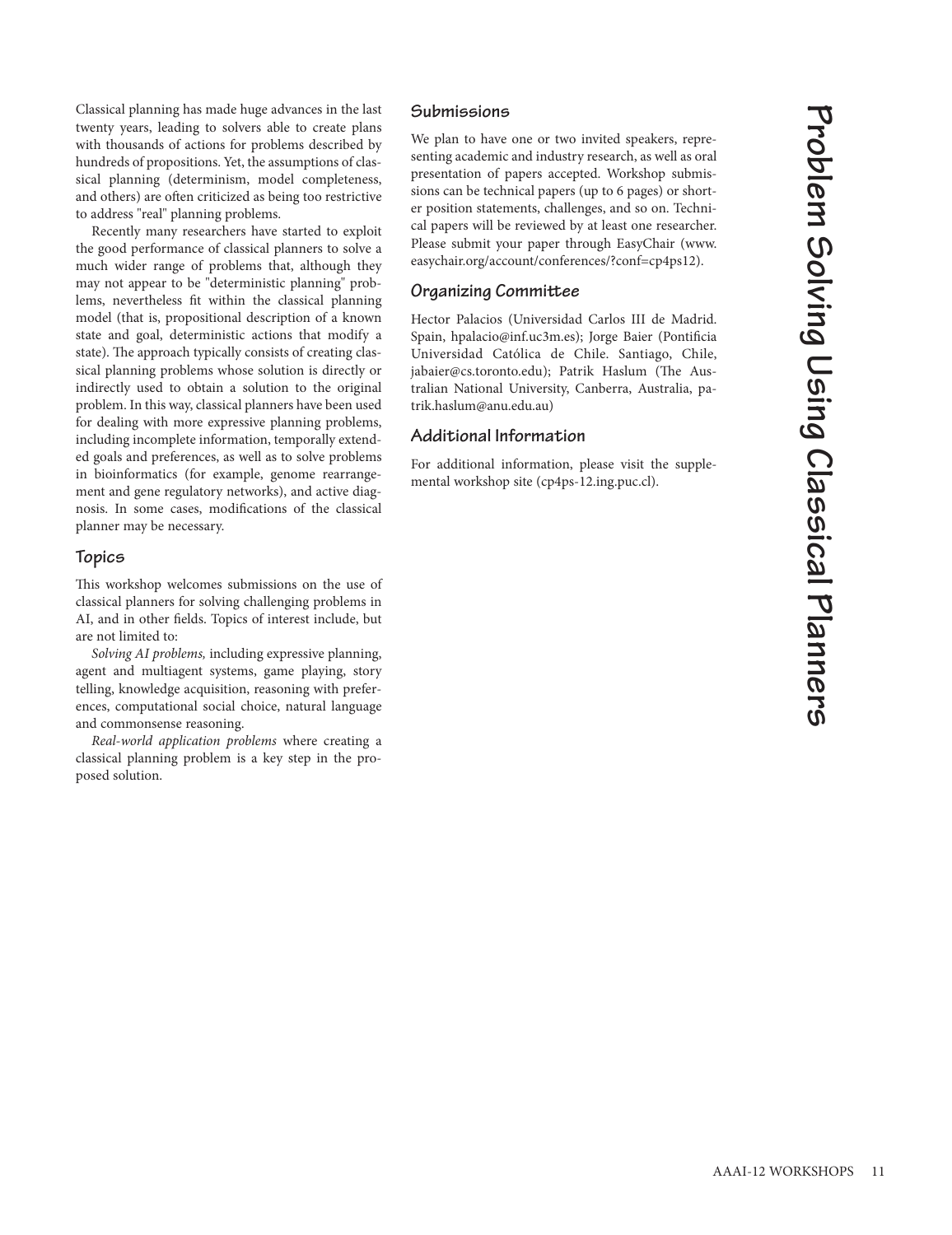Cities around the world aspire to provide superior quality of life to their citizens. An increasing number have realized that opening access to their data, and building semantic models to abstract as well as interconnect them can unleash economic growth while addressing sustainability issues. We call cities that enable such capabilities "semantic cities."

In a semantic city, available resources are harnessed safely, sustainably and efficiently to achieve positive, measurable economic and societal outcomes. Enabling City information as a utility, through a robust (expressive, dynamic, scalable) and (critically) a sustainable technology and socially synergistic ecosystem could drive significant benefits and opportunities. Data (and then information and knowledge) from people, systems and things is the single most scalable resource available to City stakeholders to reach the objective of semantic cities.

Two major trends are supporting semantic cities open data and semantic web. "Open data is the idea that certain data should be freely available to everyone to use and republish as they wish, without restrictions from copyright, patents or other mechanisms of control." A number of cities and government have made their data publicly available, prominent being London (UK), Chicago (USA), Washington DC (USA), and Dublin (Ireland).

Semantic web as the technology to interconnect heterogeneous data has matured and it is being increasingly used in the form of Linked Open Data and formal ontologies. Thus, a playfield for more AI research-driven technologies for cities has emerged.

In this context, the aims of the workshop are to:

- ¶ Draw the attention of the AI community to the research challenges and opportunities in semantic cities.
- ¶ Draw the attention on the multidisciplinary dimension and its impact on semantic cities for example, transportation, energy, water management.
- ¶ Identify unique issues of this domain and what new techniques may be needed. As an example, since governments and citizens are involved, data security and privacy are first-class concerns.
- ¶ Promoting more cities to become semantic cities.
- ¶ Elaborating a (semantic data) benchmark for testing AI techniques on semantic cities.
- ¶ Provide a platform for sharing best-practices and discussion.

We encourage submissions that show the relevance or application of AI technologies for computational sustainability domains. Apart from focus on foundational technologies for semantic cities (information management, knowledge management, ontology, inference model, data integration), we want to promote illustrative use-cases using the semantic cities foundation.

Examples are transportation (traffic prediction, personal travel optimization, carpool and fleet scheduling), public safety (suspicious activity detection, disaster management), healthcare (disease diagnosis and prognosis, pandemic management), water management (flood prevision, quality monitoring, fault diagnosis), food (food traceability, carbon-footprint tracking), energy (smart grid, carbon footprint tracking, electricity consumption forecasting) and buildings (energy conservation, fault detections). We also encourage submissions that address unique characteristics of standard AI enabling sustainability problems, like optimization, reasoning, planning and learning. Outside AI, we encourage submissions from communities engaged in open data and corresponding standardization efforts, to make their work available at this AI forum.

Topics of interest include, but not restricted to, are:

- ¶ Process to open city (government) data
- ¶ Platforms to manage government data
- ¶ Provenance, access control and privacy-preserving issues in open data
- ¶ Data cities interoperability
- $\mathfrak{E}$  Semantic models especially those built collaboratively and evolving
- ¶ Data integration and organization in semantic cities (social media feeds, sensor data)
- ¶ Internet of things in semantic cities
- ¶ Robust inference models for semantic cities
- ¶ Semantic event detection and classification
- ¶ Applications in semantic cities
- ¶ Spatio-temporal analysis and visualization
- ¶ User interaction in exploring semantic data of cities
- ¶ Knowledge representation and reasoning challenges
- ¶ Knowledge acquisition, evolution and maintenance
- ¶ Challenges with managing and integrating realtime and historical data
- ¶ Managing "big data"
- $\mathbf{\tilde{e}}$  Integrated systems
- ¶ Applied AI models for semantic cities
- ¶ Issues in scaling out AI techniques for semantic cities
- ¶ Case studies, successes, lessons learned
- ¶ Public datasets and competitions